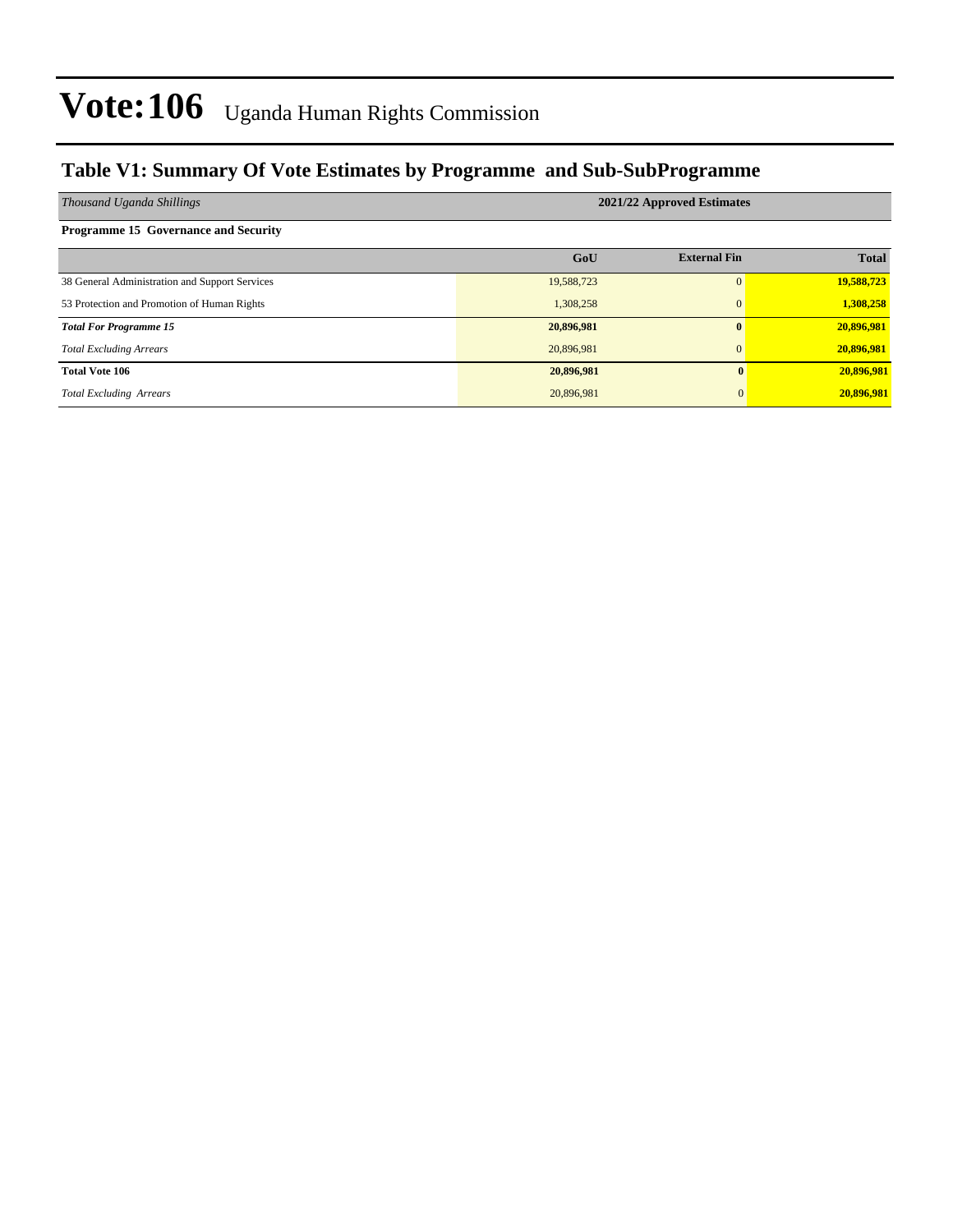### **Table V2: Summary Of Vote Estimates by Sub-SubProgramme,Department and Project**

| Thousand Uganda Shillings                                                 |                  | 2020/21 Approved Budget |                  |              |                | 2021/22 Approved Estimates    |              |
|---------------------------------------------------------------------------|------------------|-------------------------|------------------|--------------|----------------|-------------------------------|--------------|
| Sub-SubProgramme 38 General Administration and Support Services           |                  |                         |                  |              |                |                               |              |
| <b>Recurrent Budget Estimates</b>                                         | <b>Wage</b>      | Non-Wage                | <b>AIA</b>       | <b>Total</b> | <b>Wage</b>    | Non-Wage                      | <b>Total</b> |
| 06 Finance and Administration                                             | 6.594.849        | 11,269,719              | $\overline{0}$   | 17,864,568   | 7,594,849      | 10,942,077                    | 18,536,926   |
| <b>Total Recurrent Budget Estimates for Sub-</b><br><b>SubProgramme</b>   | 6,594,849        | 11,269,719              | $\bf{0}$         | 17,864,568   | 7,594,849      | 10,942,077                    | 18,536,926   |
| <b>Development Budget Estimates</b>                                       | <b>GoU Dev't</b> | <b>External Fin</b>     | <b>AIA</b>       | <b>Total</b> |                | <b>GoU Dev't External Fin</b> | <b>Total</b> |
| 1670 Retooling the Uganda Human Rights Commission                         | 51,797           | $\mathbf{0}$            | $\mathbf{0}$     | 51,797       | 1,051,797      | $\Omega$                      | 1,051,797    |
| <b>Total Development Budget Estimates for Sub-</b><br><b>SubProgramme</b> | 51,797           | $\bf{0}$                | $\bf{0}$         | 51,797       | 1,051,797      | $\mathbf{0}$                  | 1,051,797    |
|                                                                           | GoU              | <b>External Fin</b>     | <b>AIA</b>       | <b>Total</b> | GoU            | <b>External Fin</b>           | <b>Total</b> |
| <b>Total For Sub-SubProgramme 38</b>                                      | 17,916,366       | $\bf{0}$                | $\bf{0}$         | 17,916,366   | 19,588,723     | $\bf{0}$                      | 19,588,723   |
| <b>Total Excluding Arrears</b>                                            | 17,538,723       | $\mathbf{0}$            | $\mathbf{0}$     | 17,538,723   | 19,588,723     | $\overline{0}$                | 19,588,723   |
| Sub-SubProgramme 53 Protection and Promotion of Human Rights              |                  |                         |                  |              |                |                               |              |
| <b>Recurrent Budget Estimates</b>                                         | <b>Wage</b>      | Non-Wage                | <b>AIA</b>       | <b>Total</b> | <b>Wage</b>    | Non-Wage                      | <b>Total</b> |
| 03 Complaints, Investigations and Legal Services                          | $\mathbf{0}$     | 85,000                  | $\mathbf{0}$     | 85,000       | $\mathbf{0}$   | 90,000                        | 90,000       |
| 04 Research, Education and Documentation                                  | $\mathbf{0}$     | 631.261                 | $\mathbf{0}$     | 631,261      | $\overline{0}$ | 620.694                       | 620,694      |
| 05 Monitoring of State of Human Rights                                    | 0                | 647,563                 | $\boldsymbol{0}$ | 647,563      | $\mathbf{0}$   | 597,563                       | 597,563      |
| <b>Total Recurrent Budget Estimates for Sub-</b><br><b>SubProgramme</b>   | $\bf{0}$         | 1,363,824               | $\bf{0}$         | 1,363,824    | $\bf{0}$       | 1,308,258                     | 1,308,258    |
|                                                                           | GoU              | <b>External Fin</b>     | <b>AIA</b>       | <b>Total</b> | GoU            | <b>External Fin</b>           | <b>Total</b> |
| <b>Total For Sub-SubProgramme 53</b>                                      | 1,363,824        | $\bf{0}$                | $\bf{0}$         | 1,363,824    | 1,308,258      | $\bf{0}$                      | 1,308,258    |
| <b>Total Excluding Arrears</b>                                            | 1,363,824        | $\mathbf{0}$            | $\mathbf{0}$     | 1,363,824    | 1,308,258      | $\overline{0}$                | 1,308,258    |
| <b>Total Vote 106</b>                                                     | 19,280,189       | $\bf{0}$                | $\bf{0}$         | 19,280,189   | 20,896,981     | $\bf{0}$                      | 20,896,981   |
| <b>Total Excluding Arrears</b>                                            | 18,902,547       | $\boldsymbol{0}$        | $\mathbf{0}$     | 18,902,547   | 20,896,981     | $\boldsymbol{0}$              | 20,896,981   |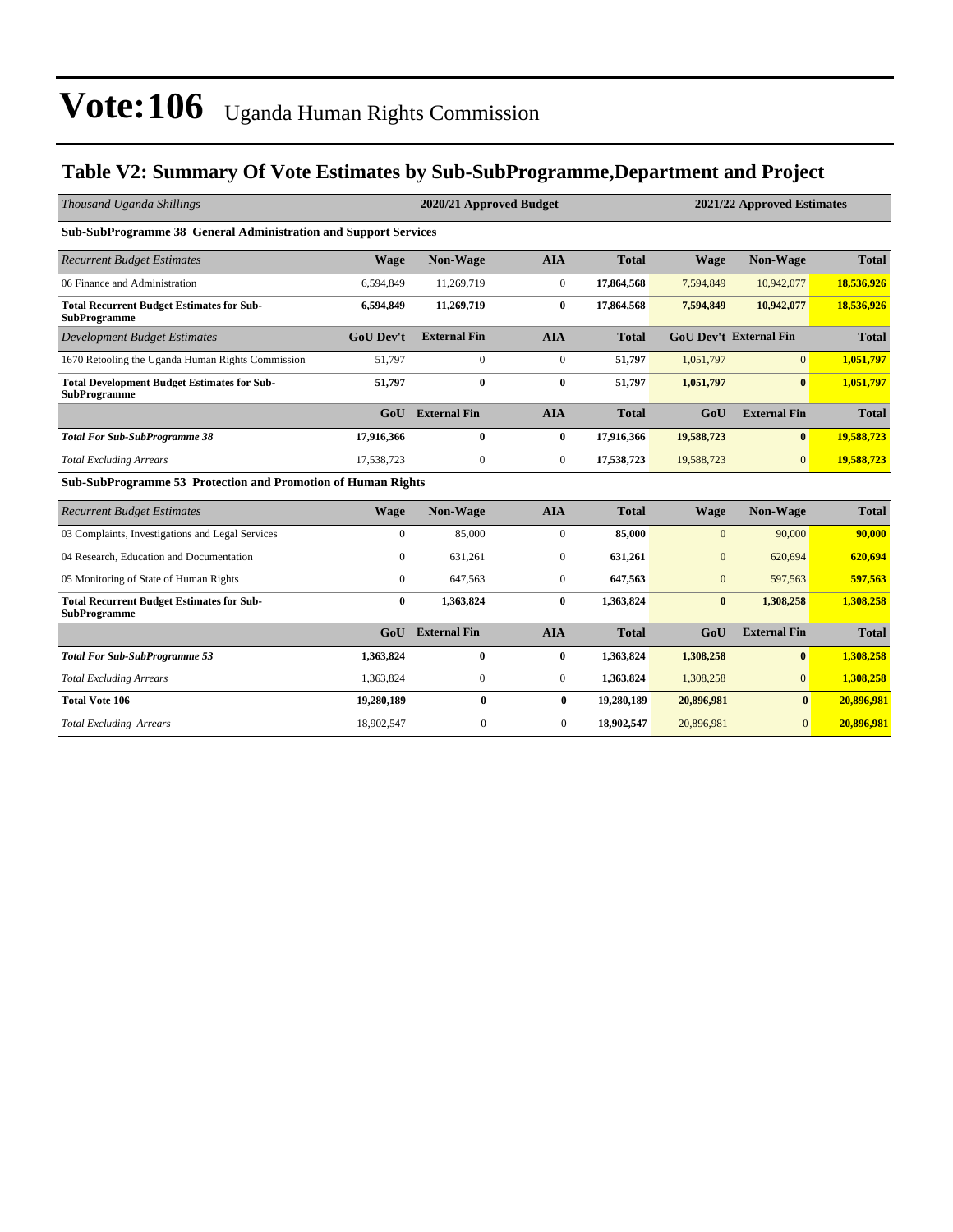### **Table V3: Summary Vote Estimates by Item**

| Thousand Uganda Shillings                                   |            | 2020/21 Approved Budget |            |                  |            | 2021/22 Approved Estimates |                         |
|-------------------------------------------------------------|------------|-------------------------|------------|------------------|------------|----------------------------|-------------------------|
|                                                             | GoU        | External Fin            | <b>AIA</b> | <b>Total</b>     | GoU        | <b>External Fin</b>        | <b>Total</b>            |
| <b>Employees, Goods and Services (Outputs Provided)</b>     | 18,850,750 | 0                       | $\bf{0}$   | 18,850,750       | 19,845,183 | $\bf{0}$                   | 19,845,183              |
| 211103 Allowances (Inc. Casuals, Temporary)                 | 3,134,810  | 0                       | $\bf{0}$   | 3,134,810        | 3,114,810  | $\bf{0}$                   | 3,114,810               |
| 211104 Statutory salaries                                   | 6,594,849  | 0                       | $\bf{0}$   | 6,594,849        | 7,594,849  | $\bf{0}$                   | 7,594,849               |
| 212101 Social Security Contributions                        | 920,000    | 0                       | $\bf{0}$   | 920,000          | 920,000    | $\bf{0}$                   | 920,000                 |
| 213001 Medical expenses (To employees)                      | 360,000    | 0                       | $\bf{0}$   | 360,000          | 400,000    | $\bf{0}$                   | 400,000                 |
| 213002 Incapacity, death benefits and funeral expenses      | 3,000      | $\bf{0}$                | $\bf{0}$   | 3,000            | 3,000      | $\bf{0}$                   | 3,000                   |
| 213004 Gratuity Expenses                                    | 1,978,455  | 0                       | $\bf{0}$   | 1,978,455        | 1,978,455  | $\bf{0}$                   | 1,978,455               |
| 221001 Advertising and Public Relations                     | 436,300    | 0                       | $\bf{0}$   | 436,300          | 303,556    | $\bf{0}$                   | 303,556                 |
| 221002 Workshops and Seminars                               | 786,703    | 0                       | $\bf{0}$   | 786,703          | 220,941    | $\bf{0}$                   | 220,941                 |
| 221003 Staff Training                                       | 65,294     | 0                       | $\bf{0}$   | 65,294           | 100,666    | $\bf{0}$                   | 100,666                 |
| 221004 Recruitment Expenses                                 | 6,000      | 0                       | $\bf{0}$   | 6,000            | 6,000      | $\bf{0}$                   | 6,000                   |
| 221005 Hire of Venue (chairs, projector, etc)               | 9,600      | 0                       | $\bf{0}$   | 9,600            | 9,600      | $\bf{0}$                   | 9,600                   |
| 221007 Books, Periodicals & Newspapers                      | 6,397      | 0                       | $\bf{0}$   | 6,397            | 3,897      | $\bf{0}$                   | 3,897                   |
| 221008 Computer supplies and Information Technology<br>(TT) | 109,430    | 0                       | $\bf{0}$   | 109,430          | 70,000     | $\bf{0}$                   | 70,000                  |
| 221009 Welfare and Entertainment                            | 45,160     | 0                       | $\bf{0}$   | 45,160           | 45,160     | $\bf{0}$                   | 45,160                  |
| 221011 Printing, Stationery, Photocopying and Binding       | 219,324    | 0                       | $\bf{0}$   | 219,324          | 426,262    | $\bf{0}$                   | 426,262                 |
| 221012 Small Office Equipment                               | 21,000     | 0                       | $\bf{0}$   | 21,000           | 17,000     | $\bf{0}$                   | 17,000                  |
| 221014 Bank Charges and other Bank related costs            | 20,000     | 0                       | $\bf{0}$   | 20,000           | $\bf{0}$   | $\bf{0}$                   | $\bf{0}$                |
| 221016 IFMS Recurrent costs                                 | 5,000      | 0                       | $\bf{0}$   | 5,000            | 5,000      | $\bf{0}$                   | 5,000                   |
| 221017 Subscriptions                                        | 103,220    | 0                       | $\bf{0}$   | 103,220          | 118,180    | $\bf{0}$                   | 118,180                 |
| 221020 IPPS Recurrent Costs                                 | 2,000      | 0                       | $\bf{0}$   | 2,000            | 2,294      | $\bf{0}$                   | 2,294                   |
| 222001 Telecommunications                                   | 45,000     | 0                       | $\bf{0}$   | 45,000           | 80,000     | $\bf{0}$                   | 80,000                  |
| 222002 Postage and Courier                                  | 7,950      | 0                       | $\bf{0}$   | 7,950            | 7,950      | $\bf{0}$                   | 7,950                   |
| 222003 Information and communications technology<br>(ICT)   | 149,849    | 0                       | $\bf{0}$   | 149,849          | 112,500    | $\bf{0}$                   | 112,500                 |
| 223002 Rates                                                | 12,000     | 0                       | $\bf{0}$   | 12,000           | 12,000     | $\bf{0}$                   | 12,000                  |
| 223003 Rent - (Produced Assets) to private entities         | 2,184,730  | $\bf{0}$                | $\bf{0}$   | 2,184,730        | 2,184,730  | $\bf{0}$                   | 2,184,730               |
| 223004 Guard and Security services                          | 122,000    | 0                       | $\bf{0}$   | 122,000          | 207,200    | $\bf{0}$                   | 207,200                 |
| 223005 Electricity                                          | 97,960     | 0                       | $\bf{0}$   | 97,960           | 82,960     | $\bf{0}$                   | 82,960                  |
| 223006 Water                                                | 30,780     | 0                       | $\bf{0}$   | 30,780           | 30,780     | $\bf{0}$                   | 30,780                  |
| 224004 Cleaning and Sanitation                              | 64,260     | 0                       | $\bf{0}$   | 64,260           | 95,318     | $\bf{0}$                   | 95,318                  |
| 225001 Consultancy Services- Short term                     | 100,000    | 0                       | $\bf{0}$   | 100,000          | 5,000      | $\bf{0}$                   | 5,000                   |
| 227001 Travel inland                                        | 606,559    | 0                       | $\bf{0}$   | 606,559          | 1,145,053  | $\bf{0}$                   | 1,145,053               |
| 227002 Travel abroad                                        | 51,976     | 0                       | $\bf{0}$   | 51,976           | 40,000     | $\bf{0}$                   | 40,000                  |
| 227004 Fuel, Lubricants and Oils                            | 169,487    | $\bf{0}$                | $\bf{0}$   | 169,487          | 169,487    | $\bf{0}$                   | 169,487                 |
| 228001 Maintenance - Civil                                  | 31,520     | 0                       | $\bf{0}$   | 31,520           | 31,520     | $\bf{0}$                   | 31,520                  |
| 228002 Maintenance - Vehicles                               | 252,138    | 0                       | $\bf{0}$   | 252,138          | 283,016    | $\bf{0}$                   | 283,016                 |
| 228003 Maintenance – Machinery, Equipment &<br>Furniture    | 18,000     | 0                       | $\bf{0}$   | 18,000           | 18,000     | $\bf{0}$                   | <b>18,000</b>           |
| 282105 Court Awards                                         | 80,000     | 0                       | $\bf{0}$   | 80,000           | $\bf{0}$   | $\bf{0}$                   | $\overline{\mathbf{0}}$ |
| <b>Investment</b> (Capital Purchases)                       | 51,797     | $\bf{0}$                | $\bf{0}$   | 51,797           | 1,051,797  | $\bf{0}$                   | 1,051,797               |
| 312201 Transport Equipment                                  | $\bf{0}$   | $\bf{0}$                | $\bf{0}$   | $\boldsymbol{0}$ | 1,000,000  | $\bf{0}$                   | 1,000,000               |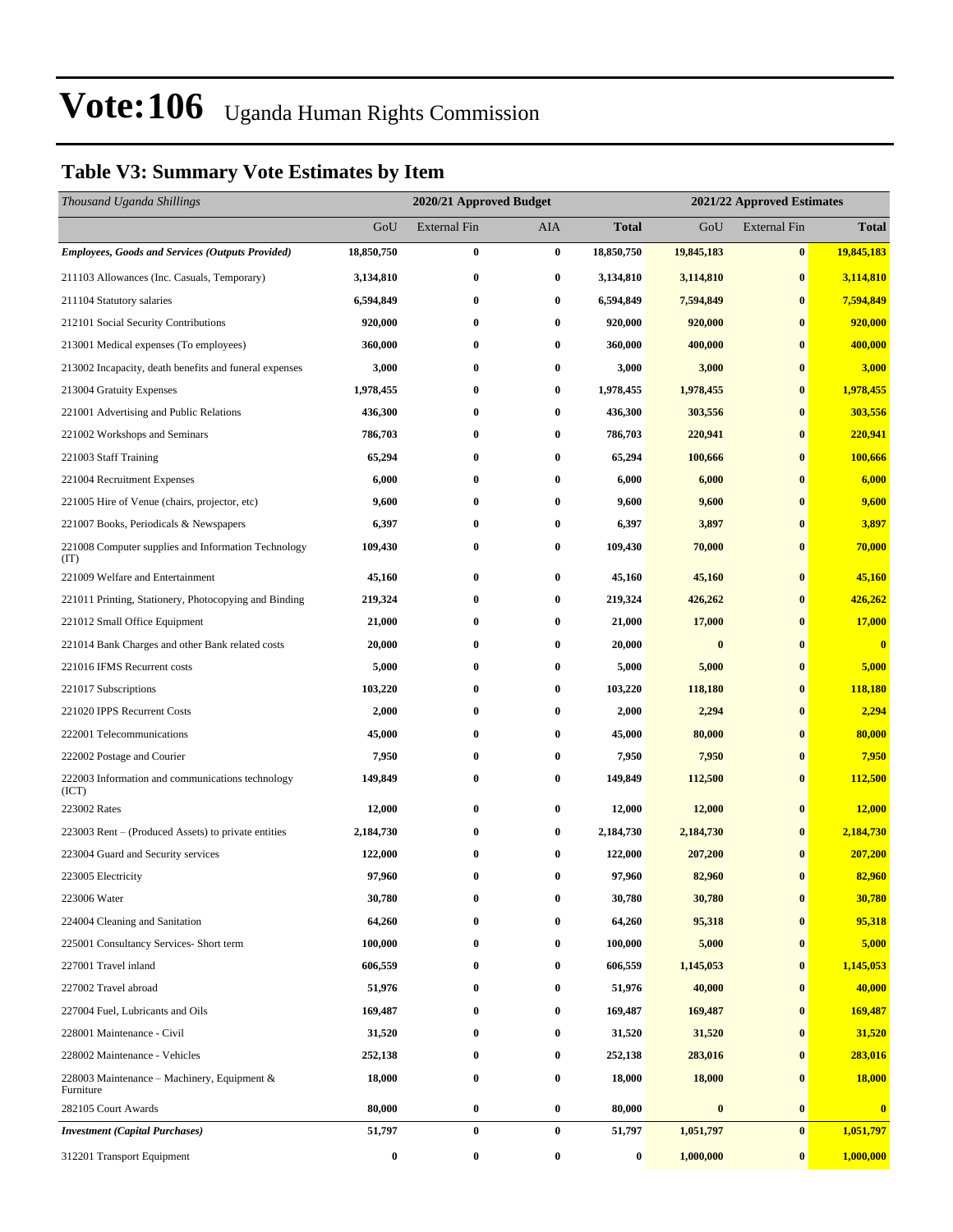| 312202 Machinery and Equipment      | 30,000     | $\bf{0}$ |   | 30,000     | 30,000       | $\mathbf{0}$ | 30,000       |
|-------------------------------------|------------|----------|---|------------|--------------|--------------|--------------|
| 312203 Furniture & Fixtures         | 21,797     | 0        | 0 | 21,797     | 21,797       | $\mathbf{0}$ | 21,797       |
| <i>Arrears</i>                      | 377,642    | 0        | 0 | 377,642    | $\bf{0}$     |              | $\mathbf{0}$ |
| 321605 Domestic arrears (Budgeting) | 377,642    | 0        | 0 | 377,642    | $\mathbf{0}$ |              | $\mathbf{0}$ |
| <b>Grand Total Vote 106</b>         | 19,280,189 | 0        | 0 | 19,280,189 | 20,896,981   | $\mathbf{0}$ | 20,896,981   |
| <b>Total Excluding Arrears</b>      | 18,902,547 |          |   | 18,902,547 | 20,896,981   | $\Omega$     | 20,896,981   |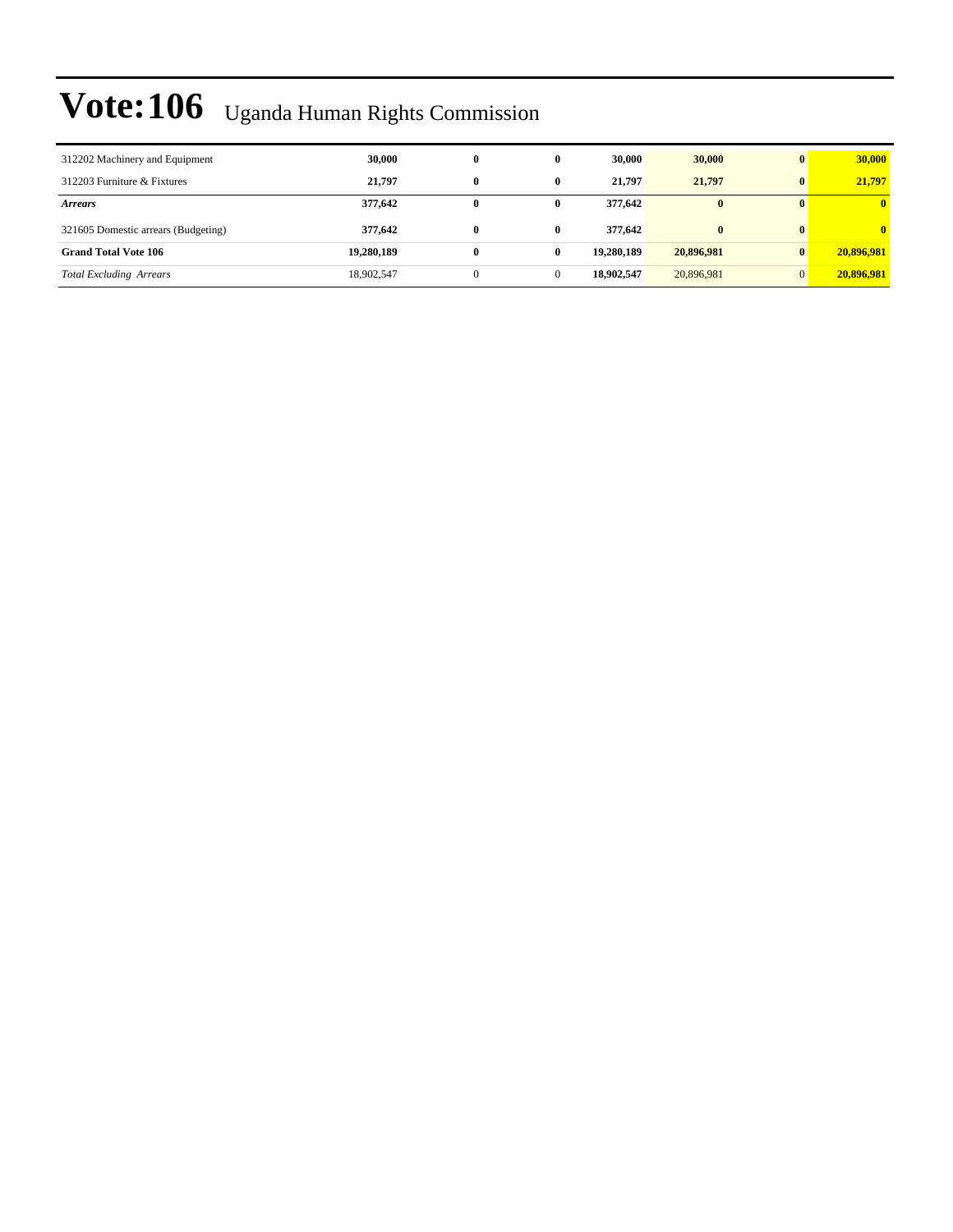### **Table V4: Detailed Estimates by Sub-SubProgramme, Department,Project and Budget Output and Item**

#### *Sub-SubProgrammme 38 General Administration and Support Services*

*Recurrent Budget Estimates*

#### **Department 06 Finance and Administration**

| Thousand Uganda Shillings                                        |                  | 2020/21 Approved Budget |                  |              |                       | 2021/22 Approved Estimates |              |
|------------------------------------------------------------------|------------------|-------------------------|------------------|--------------|-----------------------|----------------------------|--------------|
| <b>Outputs Provided</b>                                          | Wage             | Non Wage                | <b>AIA</b>       | <b>Total</b> | Wage                  | Non Wage                   | <b>Total</b> |
| Budget Output 123801 Regional and field Office Management        |                  |                         |                  |              |                       |                            |              |
| 223003 Rent – (Produced Assets) to private entities              | $\boldsymbol{0}$ | 72,000                  | $\overline{0}$   | 72,000       | $\mathbf{0}$          | 72,000                     | 72,000       |
| 223004 Guard and Security services                               | $\boldsymbol{0}$ | 20,000                  | $\boldsymbol{0}$ | 20,000       | $\mathbf{0}$          | 43,200                     | 43,200       |
| 224004 Cleaning and Sanitation                                   | $\boldsymbol{0}$ | $\boldsymbol{0}$        | $\boldsymbol{0}$ | $\bf{0}$     | $\mathbf{0}$          | 20,000                     | 20,000       |
| 227001 Travel inland                                             | $\boldsymbol{0}$ | 156,000                 | $\boldsymbol{0}$ | 156,000      | $\mathbf{0}$          | 168,000                    | 168,000      |
| 227004 Fuel, Lubricants and Oils                                 | $\boldsymbol{0}$ | 15,487                  | $\boldsymbol{0}$ | 15,487       | $\mathbf{0}$          | 15,487                     | 15,487       |
| <b>Total Cost of Budget Output 01</b>                            | 0                | 263,487                 | 0                | 263,487      | $\boldsymbol{\theta}$ | 318,687                    | 318,687      |
| <b>Budget Output 123802 Administration, Finance and Accounts</b> |                  |                         |                  |              |                       |                            |              |
| 211103 Allowances (Inc. Casuals, Temporary)                      | $\boldsymbol{0}$ | 3,134,810               | $\boldsymbol{0}$ | 3,134,810    | $\mathbf{0}$          | 3,114,810                  | 3,114,810    |
| 211104 Statutory salaries                                        | 6,594,849        | $\boldsymbol{0}$        | $\boldsymbol{0}$ | 6,594,849    | 7,594,849             | $\mathbf{0}$               | 7,594,849    |
| 212101 Social Security Contributions                             | $\boldsymbol{0}$ | 920,000                 | $\boldsymbol{0}$ | 920,000      | $\mathbf{0}$          | 920,000                    | 920,000      |
| 213004 Gratuity Expenses                                         | $\boldsymbol{0}$ | 1,978,455               | $\boldsymbol{0}$ | 1,978,455    | $\mathbf{0}$          | 1,978,455                  | 1,978,455    |
| 221001 Advertising and Public Relations                          | $\boldsymbol{0}$ | 20,000                  | $\boldsymbol{0}$ | 20,000       | $\boldsymbol{0}$      | 20,000                     | 20,000       |
| 221002 Workshops and Seminars                                    | $\boldsymbol{0}$ | 19,382                  | $\boldsymbol{0}$ | 19,382       | $\mathbf{0}$          | $\boldsymbol{0}$           | $\bf{0}$     |
| 221005 Hire of Venue (chairs, projector, etc)                    | $\boldsymbol{0}$ | 9,600                   | $\boldsymbol{0}$ | 9,600        | $\mathbf{0}$          | 9,600                      | 9,600        |
| 221007 Books, Periodicals & Newspapers                           | $\boldsymbol{0}$ | 3,897                   | $\boldsymbol{0}$ | 3,897        | $\mathbf{0}$          | 3,897                      | 3,897        |
| 221009 Welfare and Entertainment                                 | $\boldsymbol{0}$ | 35,160                  | $\mathbf{0}$     | 35,160       | $\mathbf{0}$          | 35,160                     | 35,160       |
| 221011 Printing, Stationery, Photocopying and Binding            | $\boldsymbol{0}$ | 120,270                 | $\boldsymbol{0}$ | 120,270      | $\mathbf{0}$          | 185,270                    | 185,270      |
| 221012 Small Office Equipment                                    | $\boldsymbol{0}$ | 7,000                   | $\boldsymbol{0}$ | 7,000        | $\mathbf{0}$          | 7,000                      | 7,000        |
| 221014 Bank Charges and other Bank related costs                 | $\boldsymbol{0}$ | 20,000                  | $\boldsymbol{0}$ | 20,000       | $\mathbf{0}$          | $\boldsymbol{0}$           | $\bf{0}$     |
| 221016 IFMS Recurrent costs                                      | $\boldsymbol{0}$ | 5,000                   | $\boldsymbol{0}$ | 5,000        | $\mathbf{0}$          | 5,000                      | 5,000        |
| 221017 Subscriptions                                             | $\boldsymbol{0}$ | 78,630                  | $\mathbf{0}$     | 78,630       | $\mathbf{0}$          | 78,630                     | 78,630       |
| 222002 Postage and Courier                                       | $\boldsymbol{0}$ | 7,950                   | $\boldsymbol{0}$ | 7,950        | $\mathbf{0}$          | 7,950                      | 7,950        |
| 223002 Rates                                                     | $\boldsymbol{0}$ | 12,000                  | $\boldsymbol{0}$ | 12,000       | $\mathbf{0}$          | 12,000                     | 12,000       |
| 223003 Rent – (Produced Assets) to private entities              | $\boldsymbol{0}$ | 2,112,730               | $\boldsymbol{0}$ | 2,112,730    | $\mathbf{0}$          | 2,112,730                  | 2,112,730    |
| 223004 Guard and Security services                               | $\boldsymbol{0}$ | 102,000                 | $\boldsymbol{0}$ | 102,000      | $\mathbf{0}$          | 164,000                    | 164,000      |
| 223005 Electricity                                               | $\boldsymbol{0}$ | 97,960                  | $\boldsymbol{0}$ | 97,960       | $\mathbf{0}$          | 82,960                     | 82,960       |
| 223006 Water                                                     | $\boldsymbol{0}$ | 30,780                  | $\boldsymbol{0}$ | 30,780       | $\mathbf{0}$          | 30,780                     | 30,780       |
| 224004 Cleaning and Sanitation                                   | $\boldsymbol{0}$ | 64,260                  | $\boldsymbol{0}$ | 64,260       | $\boldsymbol{0}$      | 75,318                     | 75,318       |
| 225001 Consultancy Services- Short term                          | $\boldsymbol{0}$ | 100,000                 | $\boldsymbol{0}$ | 100,000      | $\mathbf{0}$          | $\boldsymbol{0}$           | $\mathbf{0}$ |
| 227001 Travel inland                                             | $\boldsymbol{0}$ | 65,000                  | $\boldsymbol{0}$ | 65,000       | $\boldsymbol{0}$      | 65,000                     | 65,000       |
| 227002 Travel abroad                                             | $\mathbf{0}$     | 51,976                  | $\boldsymbol{0}$ | 51,976       | $\boldsymbol{0}$      | 40,000                     | 40,000       |
| 227004 Fuel, Lubricants and Oils                                 | $\boldsymbol{0}$ | 154,000                 | $\boldsymbol{0}$ | 154,000      | $\mathbf{0}$          | 154,000                    | 154,000      |
| 228001 Maintenance - Civil                                       | $\mathbf{0}$     | 31,520                  | $\boldsymbol{0}$ | 31,520       | $\boldsymbol{0}$      | 31,520                     | 31,520       |
| 228002 Maintenance - Vehicles                                    | $\boldsymbol{0}$ | 252,138                 | $\boldsymbol{0}$ | 252,138      | $\mathbf{0}$          | 283,016                    | 283,016      |
| 228003 Maintenance - Machinery, Equipment & Furniture            | $\boldsymbol{0}$ | 18,000                  | $\boldsymbol{0}$ | 18,000       | $\boldsymbol{0}$      | 18,000                     | 18,000       |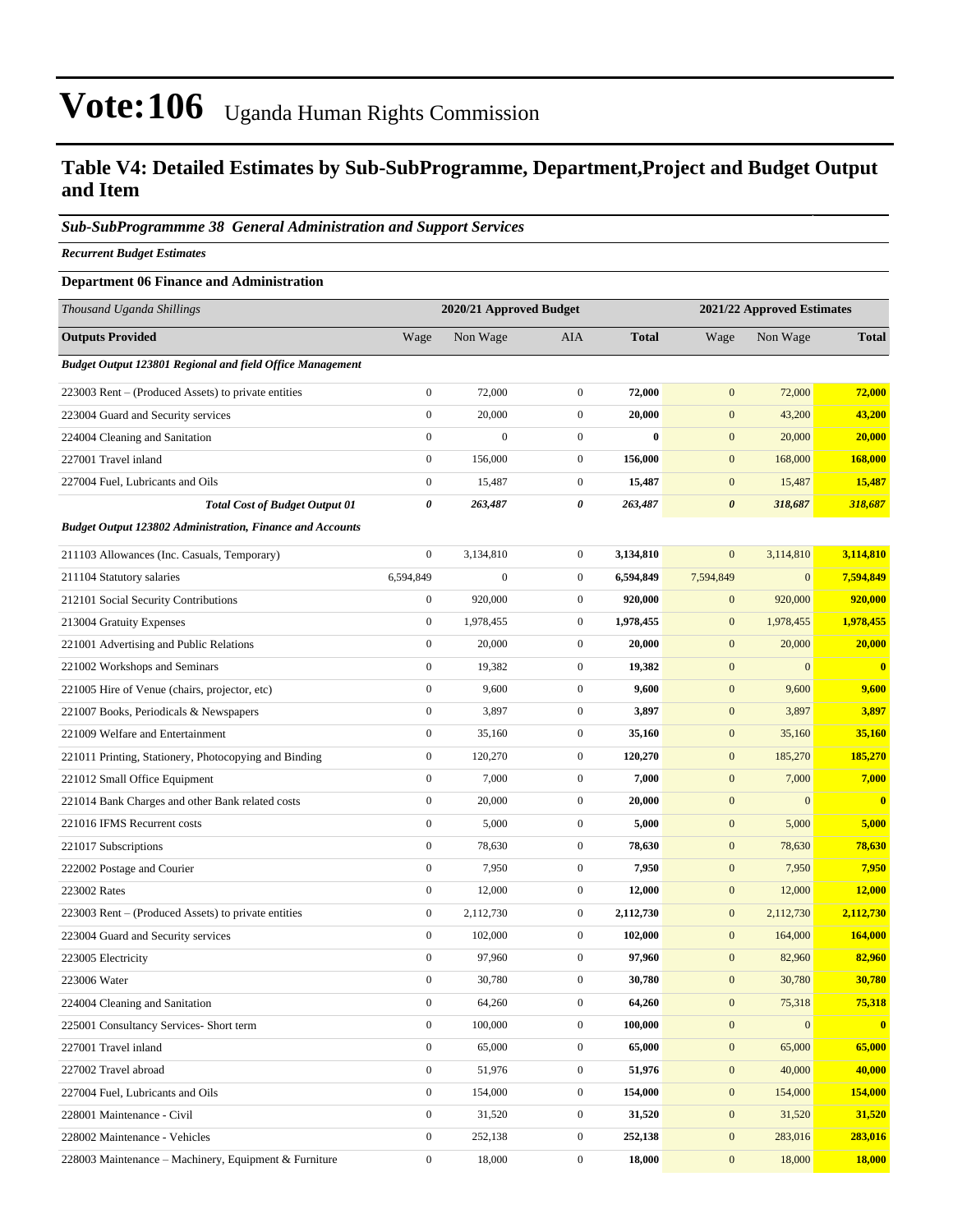| 282105 Court Awards                                       | $\boldsymbol{0}$ | 80,000           | $\mathbf{0}$     | 80,000     | $\boldsymbol{0}$      | $\mathbf{0}$ | $\bf{0}$      |
|-----------------------------------------------------------|------------------|------------------|------------------|------------|-----------------------|--------------|---------------|
| <b>Total Cost of Budget Output 02</b>                     | 6,594,849        | 9,532,517        | 0                | 16,127,366 | 7,594,849             | 9,435,096    | 17,029,945    |
| Budget Output 123803 Planning, Coordination and M & E     |                  |                  |                  |            |                       |              |               |
| 221002 Workshops and Seminars                             | $\boldsymbol{0}$ | 25,000           | $\mathbf{0}$     | 25,000     | $\mathbf{0}$          | 10,000       | 10,000        |
| 221011 Printing, Stationery, Photocopying and Binding     | $\boldsymbol{0}$ | $\boldsymbol{0}$ | $\boldsymbol{0}$ | $\bf{0}$   | $\mathbf{0}$          | 11,000       | <b>11,000</b> |
| 227001 Travel inland                                      | $\boldsymbol{0}$ | 55,000           | $\mathbf{0}$     | 55,000     | $\mathbf{0}$          | 99,000       | 99,000        |
| <b>Total Cost of Budget Output 03</b>                     | 0                | 80,000           | 0                | 80,000     | $\boldsymbol{\theta}$ | 120,000      | 120,000       |
| <b>Budget Output 123804 Internal Audit Services</b>       |                  |                  |                  |            |                       |              |               |
| 221002 Workshops and Seminars                             | $\boldsymbol{0}$ | 2,000            | $\mathbf{0}$     | 2,000      | $\mathbf{0}$          | $\mathbf{0}$ | $\bf{0}$      |
| 221003 Staff Training                                     | $\boldsymbol{0}$ | $\overline{0}$   | $\mathbf{0}$     | $\bf{0}$   | $\mathbf{0}$          | 2,800        | 2,800         |
| 221017 Subscriptions                                      | $\boldsymbol{0}$ | 2,100            | $\mathbf{0}$     | 2,100      | $\mathbf{0}$          | 2,200        | 2,200         |
| 227001 Travel inland                                      | $\boldsymbol{0}$ | 45,900           | $\mathbf{0}$     | 45,900     | $\mathbf{0}$          | 45,000       | 45,000        |
| <b>Total Cost of Budget Output 04</b>                     | 0                | 50,000           | 0                | 50,000     | $\boldsymbol{\theta}$ | 50,000       | 50,000        |
| <b>Budget Output 123805 ICT Services</b>                  |                  |                  |                  |            |                       |              |               |
| 221001 Advertising and Public Relations                   | $\boldsymbol{0}$ | 20,000           | $\mathbf{0}$     | 20,000     | $\mathbf{0}$          | $\mathbf{0}$ | $\bf{0}$      |
| 221008 Computer supplies and Information Technology (IT)  | $\boldsymbol{0}$ | 109,430          | $\mathbf{0}$     | 109,430    | $\mathbf{0}$          | 70,000       | 70,000        |
| 222001 Telecommunications                                 | $\boldsymbol{0}$ | 45,000           | $\mathbf{0}$     | 45,000     | $\mathbf{0}$          | 80,000       | 80,000        |
| 222003 Information and communications technology (ICT)    | $\boldsymbol{0}$ | 78,349           | $\mathbf{0}$     | 78,349     | $\mathbf{0}$          | 112,500      | 112,500       |
| 227001 Travel inland                                      | $\boldsymbol{0}$ | $\mathbf{0}$     | $\boldsymbol{0}$ | $\bf{0}$   | $\mathbf{0}$          | 37,500       | 37,500        |
| <b>Total Cost of Budget Output 05</b>                     | 0                | 252,779          | 0                | 252,779    | $\boldsymbol{\theta}$ | 300,000      | 300,000       |
| <b>Budget Output 123806 Procurement and Disposal Unit</b> |                  |                  |                  |            |                       |              |               |
| 227001 Travel inland                                      | $\boldsymbol{0}$ | 5,000            | $\boldsymbol{0}$ | 5,000      | $\mathbf{0}$          | 5,000        | 5,000         |
| <b>Total Cost of Budget Output 06</b>                     | 0                | 5,000            | 0                | 5,000      | $\boldsymbol{\theta}$ | 5,000        | 5,000         |
| <b>Budget Output 123807 Public Relations</b>              |                  |                  |                  |            |                       |              |               |
| 221001 Advertising and Public Relations                   | $\boldsymbol{0}$ | 196,000          | $\mathbf{0}$     | 196,000    | $\mathbf{0}$          | 196,000      | 196,000       |
| <b>Total Cost of Budget Output 07</b>                     | 0                | 196,000          | 0                | 196,000    | $\boldsymbol{\theta}$ | 196,000      | 196,000       |
| <b>Budget Output 123808 HIV/AIDS Mainstreaming</b>        |                  |                  |                  |            |                       |              |               |
| 227001 Travel inland                                      | $\boldsymbol{0}$ | $\mathbf{0}$     | $\mathbf{0}$     | $\bf{0}$   | $\mathbf{0}$          | 5,000        | 5,000         |
| <b>Total Cost of Budget Output 08</b>                     | 0                | 0                | 0                | 0          | $\boldsymbol{\theta}$ | 5,000        | 5,000         |
| Budget Output 123819 Human Resource Management            |                  |                  |                  |            |                       |              |               |
| 213001 Medical expenses (To employees)                    | $\boldsymbol{0}$ | 360,000          | $\mathbf 0$      | 360,000    | $\mathbf{0}$          | 400,000      | 400,000       |
| 213002 Incapacity, death benefits and funeral expenses    | $\boldsymbol{0}$ | 3,000            | $\boldsymbol{0}$ | 3,000      | $\boldsymbol{0}$      | 3,000        | 3,000         |
| 221002 Workshops and Seminars                             | $\boldsymbol{0}$ | 40,000           | $\boldsymbol{0}$ | 40,000     | $\mathbf{0}$          | $\mathbf{0}$ | $\bf{0}$      |
| 221003 Staff Training                                     | $\boldsymbol{0}$ | 65,294           | $\boldsymbol{0}$ | 65,294     | $\mathbf{0}$          | 65,000       | 65,000        |
| 221004 Recruitment Expenses                               | $\boldsymbol{0}$ | 6,000            | $\boldsymbol{0}$ | 6,000      | $\mathbf{0}$          | 6,000        | 6,000         |
| 221009 Welfare and Entertainment                          | $\boldsymbol{0}$ | 10,000           | $\boldsymbol{0}$ | 10,000     | $\boldsymbol{0}$      | 10,000       | 10,000        |
| 221011 Printing, Stationery, Photocopying and Binding     | $\boldsymbol{0}$ | 4,000            | $\boldsymbol{0}$ | 4,000      | $\boldsymbol{0}$      | 4,000        | 4,000         |
| 221017 Subscriptions                                      | $\boldsymbol{0}$ | 2,000            | $\boldsymbol{0}$ | 2,000      | $\mathbf{0}$          | 2,000        | 2,000         |
| 221020 IPPS Recurrent Costs                               | $\boldsymbol{0}$ | 2,000            | $\boldsymbol{0}$ | 2,000      | $\mathbf{0}$          | 2,294        | 2,294         |
| 227001 Travel inland                                      | $\boldsymbol{0}$ | 10,000           | $\boldsymbol{0}$ | 10,000     | $\mathbf{0}$          | 10,000       | 10,000        |
| <b>Total Cost of Budget Output 19</b>                     | 0                | 502,294          | 0                | 502,294    | $\boldsymbol{\theta}$ | 502,294      | 502,294       |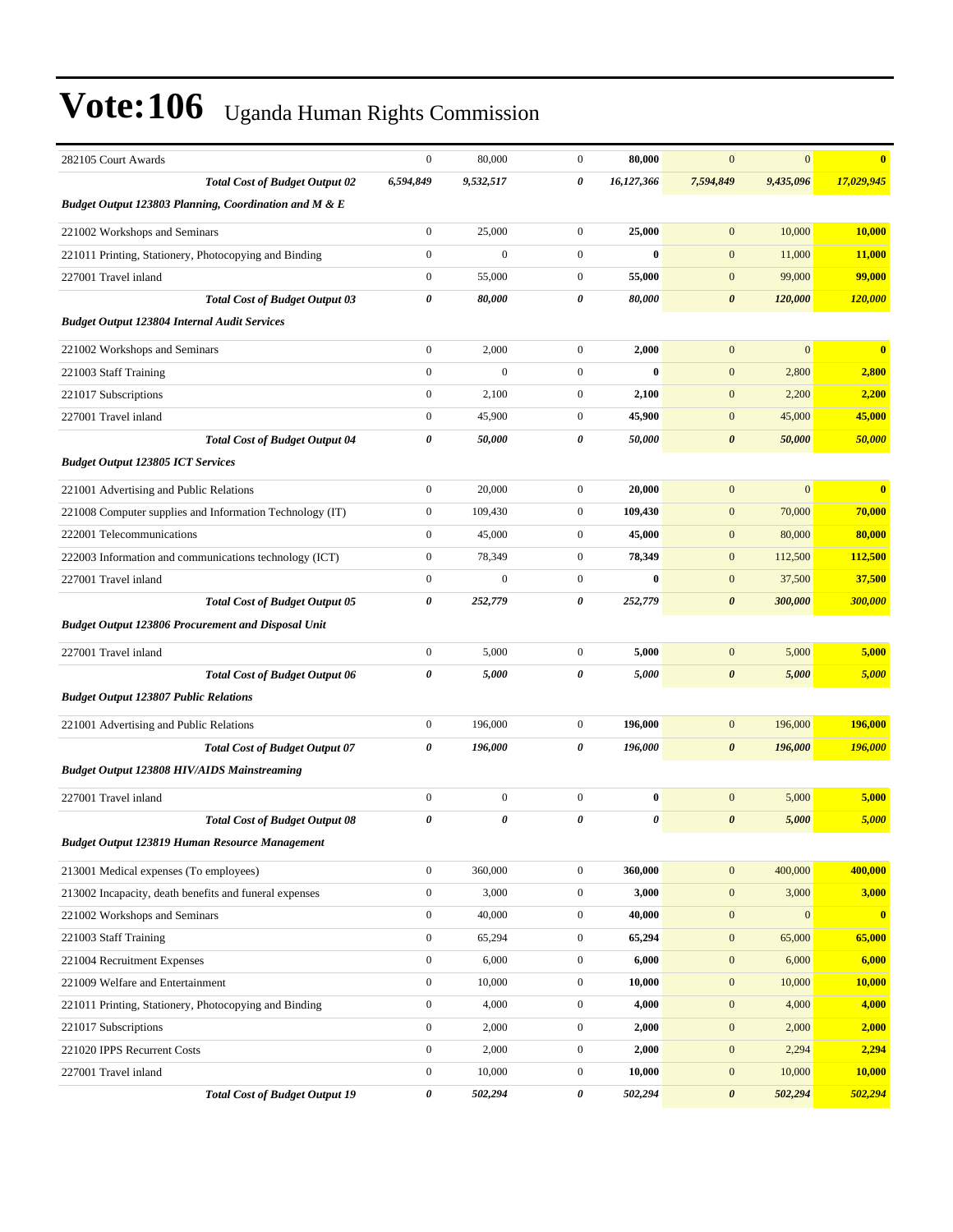#### *Budget Output 123820 Records Management Services*

| 221012 Small Office Equipment                                                         | $\boldsymbol{0}$              | 10,000                  | $\overline{0}$        | 10,000                | $\overline{0}$                | 10,000                  | 10,000                |
|---------------------------------------------------------------------------------------|-------------------------------|-------------------------|-----------------------|-----------------------|-------------------------------|-------------------------|-----------------------|
| <b>Total Cost of Budget Output 20</b>                                                 | $\pmb{\theta}$                | 10,000                  | $\boldsymbol{\theta}$ | 10,000                | $\boldsymbol{\theta}$         | 10,000                  | 10,000                |
| <b>Total Cost Of Outputs Provided</b>                                                 | 6,594,849                     | 10,892,077              | $\bf{0}$              | 17,486,926            | 7,594,849                     | 10,942,077              | 18,536,926            |
| <b>Arrears</b>                                                                        | Wage                          | Non Wage                | <b>AIA</b>            | <b>Total</b>          | Wage                          | Non Wage                | <b>Total</b>          |
| <b>Budget Output 123899 Arrears</b>                                                   |                               |                         |                       |                       |                               |                         |                       |
| 321605 Domestic arrears (Budgeting)                                                   | $\mathbf{0}$                  | 377,642                 | $\overline{0}$        | 377,642               | $\overline{0}$                | $\mathbf{0}$            | $\bf{0}$              |
| <b>Total Cost of Budget Output 99</b>                                                 | $\pmb{\theta}$                | 377,642                 | $\pmb{\theta}$        | 377,642               | $\boldsymbol{\theta}$         | $\boldsymbol{\theta}$   | $\boldsymbol{\theta}$ |
| <b>Total Cost Of Arrears</b>                                                          | $\bf{0}$                      | 377,642                 | $\bf{0}$              | 377,642               | $\bf{0}$                      | $\bf{0}$                | $\bf{0}$              |
| <b>Total Cost for Department 06</b>                                                   | 6,594,849                     | 11,269,719              | $\bf{0}$              | 17,864,568            | 7,594,849                     | 10,942,077              | 18,536,926            |
| <b>Total Excluding Arrears</b>                                                        | 6,594,849                     | 10,892,077              | $\mathbf{0}$          | 17,486,926            | 7,594,849                     | 10,942,077              | 18,536,926            |
| <b>Development Budget Estimates</b>                                                   |                               |                         |                       |                       |                               |                         |                       |
| Project 1670 Retooling the Uganda Human Rights Commission                             |                               |                         |                       |                       |                               |                         |                       |
| Thousand Uganda Shillings                                                             |                               | 2020/21 Approved Budget |                       |                       |                               | 2021/22 Draft Estimates |                       |
| <b>Capital Purchases</b>                                                              | <b>GoU Dev't External Fin</b> |                         | <b>AIA</b>            | <b>Total</b>          | <b>GoU Dev't External Fin</b> |                         | <b>Total</b>          |
| <b>Budget Output 123875 Purchase of Motor Vehicles and Other Transport Equipment</b>  |                               |                         |                       |                       |                               |                         |                       |
| 312201 Transport Equipment                                                            | $\Omega$                      | $\overline{0}$          | $\mathbf{0}$          | $\bf{0}$              | 1,000,000                     | $\overline{0}$          | 1.000.000             |
| Total Cost Of Budget Output 123875                                                    | $\boldsymbol{\theta}$         | $\boldsymbol{\theta}$   | $\boldsymbol{\theta}$ | $\boldsymbol{\theta}$ | 1,000,000                     | $\boldsymbol{\theta}$   | 1,000,000             |
| <b>Budget Output 123876 Purchase of Office and ICT Equipment, including Software</b>  |                               |                         |                       |                       |                               |                         |                       |
| 312202 Machinery and Equipment                                                        | 30,000                        | $\overline{0}$          | $\mathbf{0}$          | 30,000                | 30,000                        | $\overline{0}$          | 30,000                |
| Total Cost Of Budget Output 123876                                                    | 30,000                        | $\boldsymbol{\theta}$   | $\boldsymbol{\theta}$ | 30,000                | 30,000                        | $\boldsymbol{\theta}$   | 30,000                |
| <b>Budget Output 123878 Purchase of Office and Residential Furniture and Fittings</b> |                               |                         |                       |                       |                               |                         |                       |
| 312203 Furniture & Fixtures                                                           | 21,797                        | $\Omega$                | $\mathbf{0}$          | 21,797                | 21,797                        | $\overline{0}$          | 21,797                |
| Total Cost Of Budget Output 123878                                                    | 21,797                        | $\boldsymbol{\theta}$   | $\boldsymbol{\theta}$ | 21,797                | 21,797                        | $\boldsymbol{\theta}$   | 21,797                |
| <b>Total Cost for Capital Purchases</b>                                               | 51,797                        | $\overline{0}$          | $\mathbf{0}$          | 51.797                | 1.051.797                     | $\overline{0}$          | 1,051,797             |
| <b>Total Cost for Project: 1670</b>                                                   | 51,797                        | $\mathbf{0}$            | $\mathbf{0}$          | 51,797                | 1,051,797                     | $\overline{0}$          | 1,051,797             |
| <b>Total Excluding Arrears</b>                                                        | 51,797                        | $\mathbf{0}$            | $\mathbf{0}$          | 51,797                | 1,051,797                     | $\overline{0}$          | 1,051,797             |
|                                                                                       | GoU                           | <b>External Fin</b>     | <b>AIA</b>            | <b>Total</b>          | GoU                           | <b>External Fin</b>     | <b>Total</b>          |
| <b>Total Cost for Sub-SubProgramme 38</b>                                             | 17,916,366                    | $\bf{0}$                | $\bf{0}$              | 17,916,366            | 19,588,723                    | $\bf{0}$                | 19,588,723            |
| <b>Total Excluding Arrears</b>                                                        | 17,916,366                    | $\mathbf{0}$            | $\mathbf{0}$          | 17,916,366            | 19,588,723                    | $\overline{0}$          | 19,588,723            |

*Sub-SubProgrammme 53 Protection and Promotion of Human Rights*

*Recurrent Budget Estimates*

#### **Department 03 Complaints, Investigations and Legal Services**

| Thousand Uganda Shillings                                              |      | 2020/21 Approved Budget |     |              |              | 2021/22 Approved Estimates |              |
|------------------------------------------------------------------------|------|-------------------------|-----|--------------|--------------|----------------------------|--------------|
| <b>Outputs Provided</b>                                                | Wage | Non Wage                | AIA | <b>Total</b> | Wage         | Non Wage                   | <b>Total</b> |
| <b>Budget Output 125301 Investigation and resolution of Complaints</b> |      |                         |     |              |              |                            |              |
| 221002 Workshops and Seminars                                          | 0    | 34,000                  |     | 34,000       | $\mathbf{0}$ | $\overline{0}$             | $\mathbf{0}$ |
| 221011 Printing, Stationery, Photocopying and Binding                  |      | 2,054                   |     | 2,054        | $\mathbf{0}$ | 2,054                      | 2,054        |
| 221017 Subscriptions                                                   | 0    | 8,350                   |     | 8,350        | $\mathbf{0}$ | 8,350                      | 8,350        |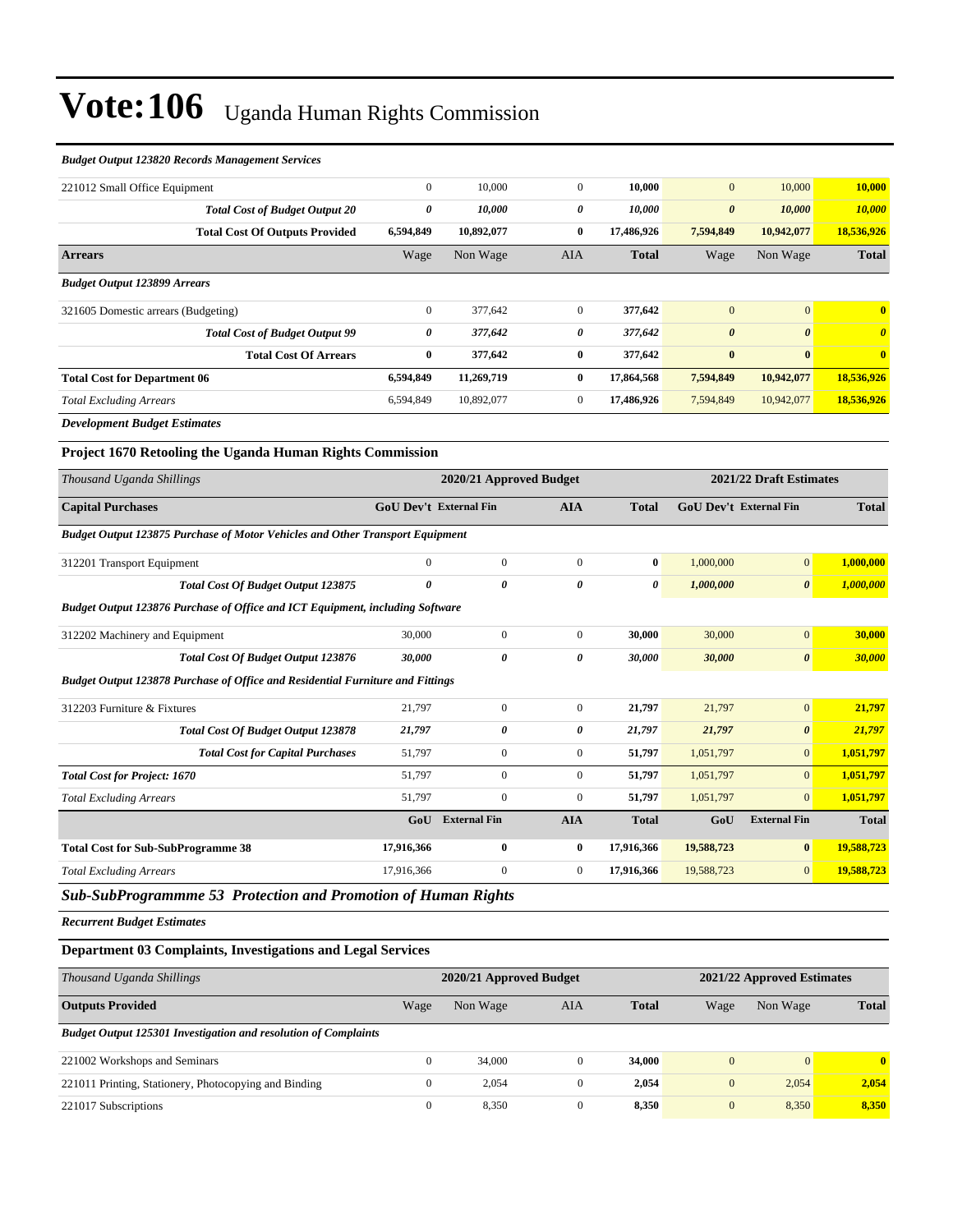| 227001 Travel inland                                                                                   | $\boldsymbol{0}$ | 40,596                  | $\mathbf{0}$     | 40,596       | $\boldsymbol{0}$      | 79,596                     | 79,596       |
|--------------------------------------------------------------------------------------------------------|------------------|-------------------------|------------------|--------------|-----------------------|----------------------------|--------------|
| <b>Total Cost of Budget Output 01</b>                                                                  | 0                | 85,000                  | 0                | 85,000       | $\boldsymbol{\theta}$ | 90,000                     | 90,000       |
| <b>Total Cost Of Outputs Provided</b>                                                                  | $\bf{0}$         | 85,000                  | $\bf{0}$         | 85,000       | $\bf{0}$              | 90,000                     | 90,000       |
| <b>Total Cost for Department 03</b>                                                                    | $\bf{0}$         | 85,000                  | $\bf{0}$         | 85,000       | $\bf{0}$              | 90,000                     | 90,000       |
| <b>Total Excluding Arrears</b>                                                                         | $\boldsymbol{0}$ | 85,000                  | $\boldsymbol{0}$ | 85,000       | $\mathbf{0}$          | 90,000                     | 90,000       |
| <b>Department 04 Research, Education and Documentation</b>                                             |                  |                         |                  |              |                       |                            |              |
| Thousand Uganda Shillings                                                                              |                  | 2020/21 Approved Budget |                  |              |                       | 2021/22 Approved Estimates |              |
| <b>Outputs Provided</b>                                                                                | Wage             | Non Wage                | AIA              | <b>Total</b> | Wage                  | Non Wage                   | <b>Total</b> |
| <b>Budget Output 125302 Human Rights education</b>                                                     |                  |                         |                  |              |                       |                            |              |
| 221001 Advertising and Public Relations                                                                | $\boldsymbol{0}$ | 105,000                 | $\boldsymbol{0}$ | 105,000      | $\mathbf{0}$          | 27,556                     | 27,556       |
| 221002 Workshops and Seminars                                                                          | $\boldsymbol{0}$ | 376,121                 | $\boldsymbol{0}$ | 376,121      | $\mathbf{0}$          | $\mathbf{0}$               | $\mathbf{0}$ |
| 221003 Staff Training                                                                                  | $\boldsymbol{0}$ | $\boldsymbol{0}$        | $\boldsymbol{0}$ | $\bf{0}$     | $\mathbf{0}$          | 32,866                     | 32,866       |
| 221011 Printing, Stationery, Photocopying and Binding                                                  | $\boldsymbol{0}$ | $\mathbf{0}$            | $\mathbf{0}$     | $\bf{0}$     | $\boldsymbol{0}$      | 102,000                    | 102,000      |
| 222003 Information and communications technology (ICT)                                                 | $\boldsymbol{0}$ | 36,000                  | $\boldsymbol{0}$ | 36,000       | $\mathbf{0}$          | $\mathbf{0}$               | $\mathbf{0}$ |
| 227001 Travel inland                                                                                   | $\boldsymbol{0}$ | $\mathbf{0}$            | $\boldsymbol{0}$ | $\bf{0}$     | $\boldsymbol{0}$      | 276,623                    | 276,623      |
| <b>Total Cost of Budget Output 02</b>                                                                  | 0                | 517,121                 | $\pmb{\theta}$   | 517,121      | $\boldsymbol{\theta}$ | 439,044                    | 439,044      |
| <b>Budget Output 125309 Research Undertaken</b>                                                        |                  |                         |                  |              |                       |                            |              |
| 221002 Workshops and Seminars                                                                          | $\boldsymbol{0}$ | 50,000                  | $\mathbf{0}$     | 50,000       | $\boldsymbol{0}$      | $\boldsymbol{0}$           | $\bf{0}$     |
| 221007 Books, Periodicals & Newspapers                                                                 | $\boldsymbol{0}$ | 2,500                   | $\mathbf{0}$     | 2,500        | $\mathbf{0}$          | $\overline{0}$             | $\mathbf{0}$ |
| 221011 Printing, Stationery, Photocopying and Binding                                                  | $\boldsymbol{0}$ | 10,000                  | $\boldsymbol{0}$ | 10,000       | $\mathbf{0}$          | 11,200                     | 11,200       |
| 221012 Small Office Equipment                                                                          | $\boldsymbol{0}$ | 4,000                   | $\mathbf{0}$     | 4,000        | $\mathbf{0}$          | $\boldsymbol{0}$           | $\bf{0}$     |
| 221017 Subscriptions                                                                                   | $\boldsymbol{0}$ | 12,140                  | $\boldsymbol{0}$ | 12,140       | $\mathbf{0}$          | 27,000                     | 27,000       |
| 222003 Information and communications technology (ICT)                                                 | $\boldsymbol{0}$ | 35,500                  | $\boldsymbol{0}$ | 35,500       | $\mathbf{0}$          | $\mathbf{0}$               | $\bf{0}$     |
| 225001 Consultancy Services- Short term                                                                | $\boldsymbol{0}$ | $\mathbf{0}$            | $\mathbf{0}$     | $\bf{0}$     | $\mathbf{0}$          | 5,000                      | 5,000        |
| 227001 Travel inland                                                                                   | $\boldsymbol{0}$ | $\mathbf{0}$            | $\mathbf{0}$     | $\bf{0}$     | $\mathbf{0}$          | 138,450                    | 138,450      |
| <b>Total Cost of Budget Output 09</b>                                                                  | 0                | 114,140                 | 0                | 114,140      | $\pmb{\theta}$        | 181,650                    | 181,650      |
| <b>Total Cost Of Outputs Provided</b>                                                                  | $\pmb{0}$        | 631,261                 | $\bf{0}$         | 631,261      | $\bf{0}$              | 620,694                    | 620,694      |
| <b>Total Cost for Department 04</b>                                                                    | $\bf{0}$         | 631,261                 | $\bf{0}$         | 631,261      | $\bf{0}$              | 620,694                    | 620,694      |
| <b>Total Excluding Arrears</b>                                                                         | $\boldsymbol{0}$ | 631,261                 | $\mathbf{0}$     | 631,261      | $\mathbf{0}$          | 620,694                    | 620,694      |
| <b>Department 05 Monitoring of State of Human Rights</b>                                               |                  |                         |                  |              |                       |                            |              |
| Thousand Uganda Shillings                                                                              |                  | 2020/21 Approved Budget |                  |              |                       | 2021/22 Approved Estimates |              |
| <b>Outputs Provided</b>                                                                                | Wage             | Non Wage                | AIA              | <b>Total</b> | Wage                  | Non Wage                   | <b>Total</b> |
| Budget Output 125303 Monitoring compliance with human rights standards and treaties ratified by Uganda |                  |                         |                  |              |                       |                            |              |
| 221002 Workshops and Seminars                                                                          | $\boldsymbol{0}$ | 131,759                 | $\boldsymbol{0}$ | 131,759      | $\boldsymbol{0}$      | 124,000                    | 124,000      |
| 227001 Travel inland                                                                                   | $\boldsymbol{0}$ | 172,563                 | $\boldsymbol{0}$ | 172,563      | $\mathbf{0}$          | 160,169                    | 160,169      |
| <b>Total Cost of Budget Output 03</b>                                                                  | 0                | 304,322                 | 0                | 304,322      | $\boldsymbol{\theta}$ | 284,169                    | 284,169      |
| <b>Budget Output 125310 Annual Report Produced</b>                                                     |                  |                         |                  |              |                       |                            |              |
| 221001 Advertising and Public Relations                                                                | $\boldsymbol{0}$ | 95,300                  | $\overline{0}$   | 95,300       | $\mathbf{0}$          | 60,000                     | 60,000       |
| 221002 Workshops and Seminars                                                                          | $\boldsymbol{0}$ | 108,442                 | $\overline{0}$   | 108,442      | $\boldsymbol{0}$      | 86,941                     | 86,941       |